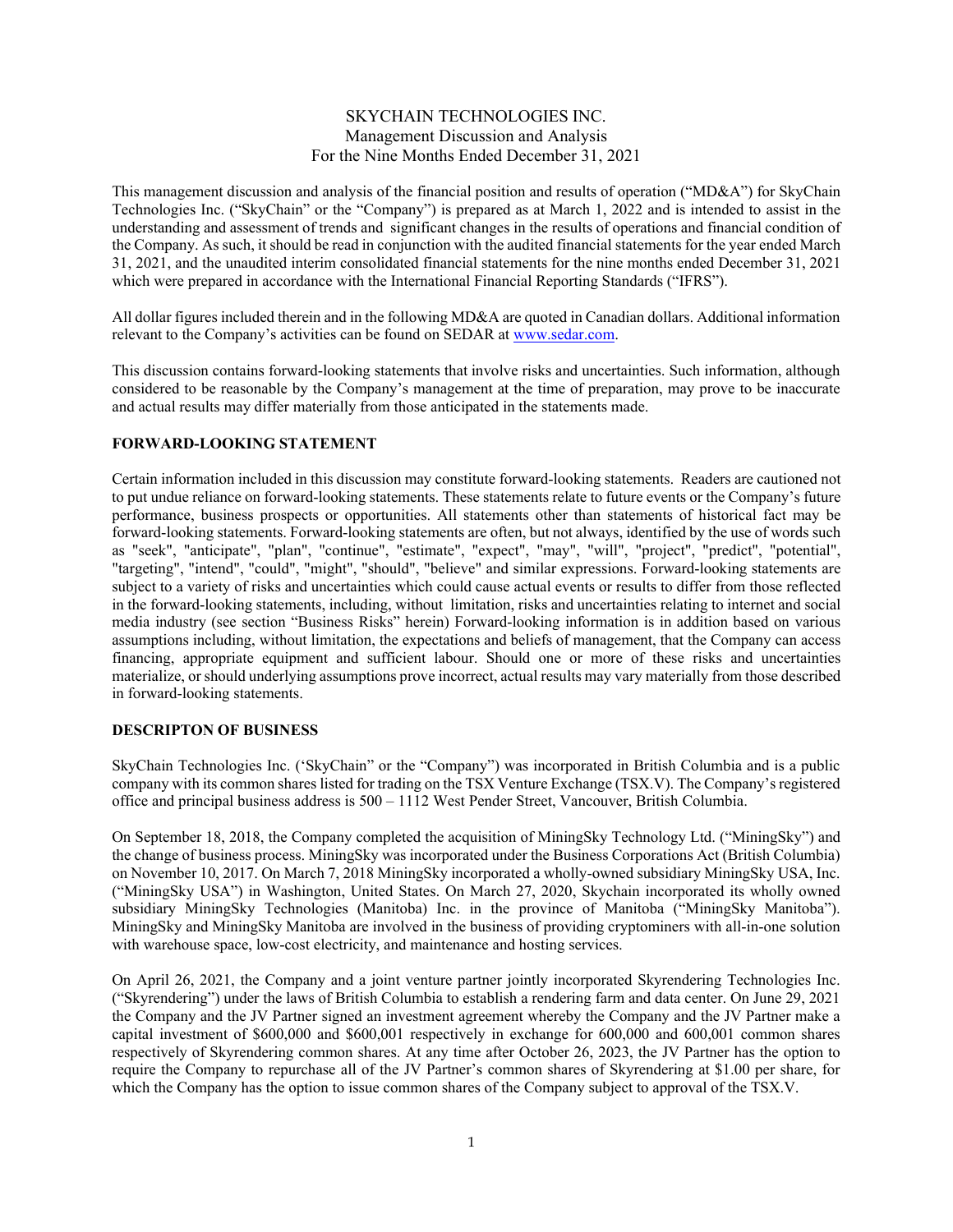These consolidated financial statements have been prepared in accordance with IFRS on a going concern basis which assumes the continued realization of assets and satisfaction of liabilities and commitments in the normal course of business.

During the nine months ended December 31, 2021, the Company incurred a net loss of \$2,835,467 and as at December 31, 2021, the Company had an accumulated deficit of \$12,844,870, which has been funded primarily by the issuance of equity, convertible loans and advances from related parties. Management has estimated that the Company will require additional financing in order to meet its obligations and commitments for the next fiscal year. The Company's ability to continue as a going concern and to realize assets at their carrying values is dependent upon obtaining additional financing and generating revenues sufficient to cover its operating costs. The Company must secure sufficient external funding to meet its obligations and commitments as they come due to pay ongoing general and administrative costs. This external funding may be achieved in a number of ways, including, but not limited to, the issuance of new debt or equity instruments. While management has been successful in securing financing in the past, there can be no assurance it will be able to do so in the future or that these sources of funding or other initiatives will be available for the Company or that they will be available on terms which are acceptable to the Company. If management is unable to obtain new external funding, the Company may be unable to continue as a going concern.

# **BUSINESS UPDATE**

The Company currently has the following projects:

Manitoba

## *Birtle Project*

In June, 2020, the Company entered into a lease agreement to lease a property on which to construct and operate a 12 megawatt cryptocurrency mining hosting facility (the "Birtle Facility") in Birtle, Manitoba. The funding for the Birtle Facility was secured in June 2021. As at December 31, 2021, the Company expended \$2,280,724 and \$379,290 on purchasing equipment and developing the site, respectively. Further, the Company signed a hydro infrastructure construction agreement with Manitoba Hydro for which the Company incurred total cost of \$1,758,261 as at December 31, 2021. In December 2021, the Company received a notification from the local municipality in Birtle for additional permitting requirements in respect of the design of the Birtle Facility. Due to this permit application process, the Company anticipates achieving commercial operation of the Birtle Facility in the second half of 2022.

### *Other Projects*

During the nine months ended December 31, 2021 the Company entered into multiple agreements to purchase properties in Manitoba with the goal to develop crypto miner hosting sites, and is in the process of developing other potential sites in Alberta and the United States.

### Vancouver, British Columbia

In March, 2021 the Company together with its strategic technology partners successfully conducted a PoC (Proof of Concept) testing for a new cloud gaming platform in Vancouver. As the next step for the cloud gaming project, the Company will launch a commercial cloud gaming platform at scale to serve Quebec and the greater Toronto and Vancouver regions in different phases. SkyChain expects this rollout will provide a boost to the Canadian innovative digital content industry. Development for this project will continue for the next two to three years.

In April, 2021 the Company established SkyRendering Technologies Inc. ("SkyRendering") to provide premier visual effects (VFX) rendering services to the film and entertainment industry. SkyRendering expects to conduct its business from a rendering farm and data center located in the province of British Columbia, Canada.

On July 5, 2021, the Company incorporated MiningSky Container Ltd. ("MiningSky Container") under the laws of the province of British Columbia to be engaged in the business of manufacturing and marketing containers for use in cryptocurrency mining. In accordance with MiningSky Container's shareholder investment agreement executed on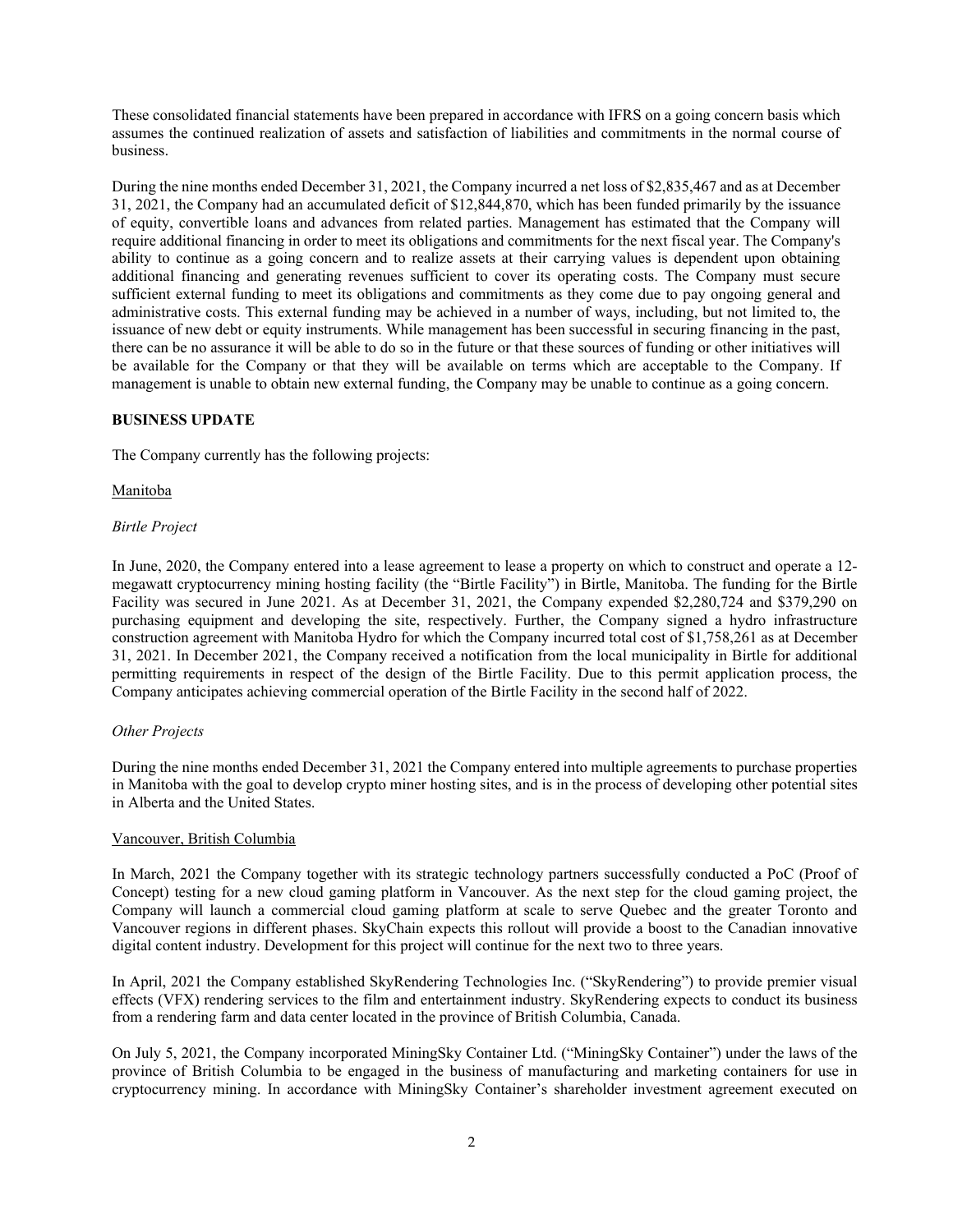August 6, 2021 the Company would make a total capital investment of \$250,000 in exchange for 25% of the total common shares issued and outstanding. As at December 31, 2021, the Company made capital investment of \$159,550, representing 25% of the total share capital of Miningsky Container.

The Company provides production services for Miningsky Container. As at December 31, 2021 the Company had a balance of \$15,483 advanced by Miningsky Container for services. From Miningsky Container's inception in July, 2021 to December 31, 2021 the Company recorded product sales of \$36,000 to Miningsky Container.

# Houston, British Columbia

In March, 2018 MiningSky entered into a lease agreement with West Point Rail and Timber Co. Ltd. to lease a parcel of land at West Point Rail's Houston, B.C. property where MinigSky built a cryptocurrency miner hosting facility and office space (the "Houston Facility"). The lease expired on March 31, 2020 and operations on Houston Facility ceased in July, 2020.

## Sherbrooke, Quebec

Upon expiration of the Houston Facility lease, in August, 2020 the Company signed a Letter of Intent to purchase a 20MW crypto mining hosting facility in Sherbrooke, Quebec and migrated all its miners to the facility. No definitive agreement was signed in accordance with the Letter of Intent. The Company ceased to provide miner hosting services at the Sherbrooke site upon termination of the Letter of Intent.

# **SELECTED FINANCIAL DATA**

The following selected financial information is taken from the unaudited consolidated financial statements for the nine months ended December 31, 2021 and audited consolidated financial statements for the years ended March 31, 2021 and 2020, and should be read in conjunction with those financial statements.

|                                  | Nine Months       | Year           | Year           |
|----------------------------------|-------------------|----------------|----------------|
|                                  | Ended             | Ended          | Ended          |
|                                  | December 30, 2021 | March 31, 2021 | March 31, 2020 |
|                                  | D                 | J.             |                |
|                                  | (Unaudited)       | (Audited)      | (Audited)      |
| <b>Operations:</b>               |                   |                |                |
| Revenue                          | 42,197            | 2,565,131      | 2,746,936      |
| Net loss                         | (2,835,467)       | (1,240,591)    | (1,341,997)    |
| Basic and diluted loss per share | (0.16)            | (0.09)         | (0.17)         |
| <b>Balance Sheet:</b>            |                   |                |                |
| Working capital deficiency       | (1,944,694)       | (2,546,597)    | (1,330,322)    |
| Total assets                     | 11,256,095        | 1,518,446      | 1,740,603      |
| Total long-term liabilities      | 2,546,957         | 31,306         | 187,483        |

# **SUMMARY OF QUARTERLY RESULTS**

The following table summarizes unaudited selected financial information for each of the recent eight quarters ended December 31, 2021 in accordance with IFRS.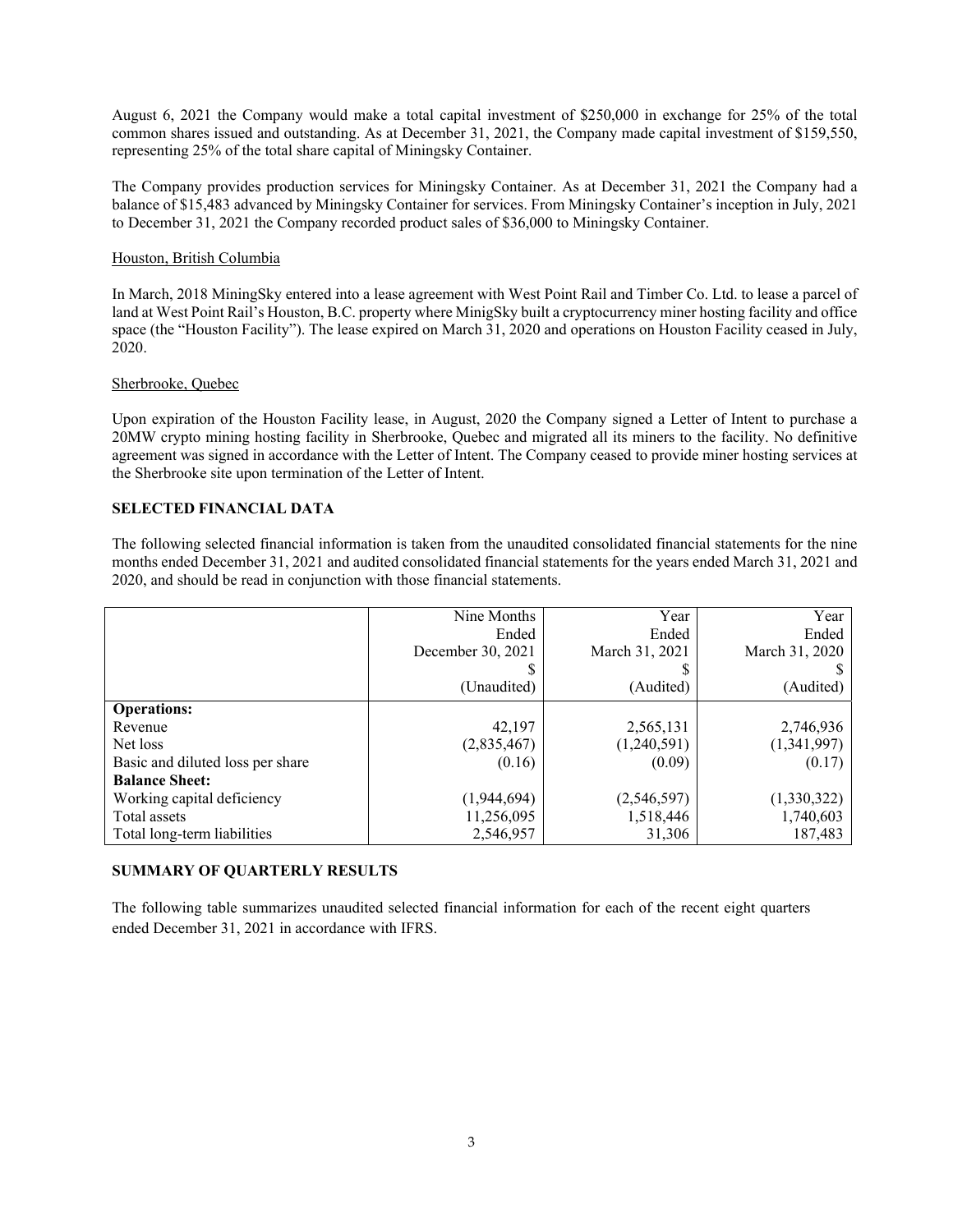|                                                           | Three Months<br>Ended |   | Three Months<br>Ended | Three Months<br>Ended |   | Three Months<br>Ended |
|-----------------------------------------------------------|-----------------------|---|-----------------------|-----------------------|---|-----------------------|
|                                                           | December 31,<br>2021  |   | September 30,<br>2021 | June $30$ ,<br>2021   |   | March 31,<br>2021     |
| Total assets                                              | 11,256,095            | S | 6,597,241 \$          | 5,190,082             | S | 1,518,446             |
| Working capital deficiency                                | (1,944,694)           |   | (651, 144)            | 478,412               |   | (2,546,597)           |
| Shareholders' equity (deficiency)                         | 3,338,956             |   | 2,009,670             | 1,096,151             |   | (1,171,992)           |
| Net loss                                                  | (1,034,278)           |   | (1,273,070)           | (529,740)             |   | (672,898)             |
| Net loss attributable to equity holders<br>of the Company | (1,001,022)           |   | (1,251,875)           | (502, 406)            |   | (672,898)             |
| Basic and diluted loss per share                          | (0.05)                |   | (0.07)                | (0.03)                |   | (0.05)                |

|                                                           | Three Months    | Three Months   | Three Months   | Three Months   |
|-----------------------------------------------------------|-----------------|----------------|----------------|----------------|
|                                                           | Ended           | Ended          | Ended          | Ended          |
|                                                           | December 31,    | September 30,  | June $30$ ,    | March 31,      |
|                                                           | 2020            | 2020           | 2020           | 2020           |
| Total assets                                              | \$<br>1,662,460 | 1,882,205<br>S | 1,799,941<br>S | 1,740,603<br>S |
| Working deficiency                                        | (1,491,252)     | (1,612,882)    | (1,384,317)    | (1,330,322)    |
| Shareholders' deficiency                                  | (495, 644)      | (482, 244)     | (232, 291)     | (238, 768)     |
| Net loss                                                  | (13,400)        | (240, 284)     | (304, 711)     | (598, 734)     |
| Net loss attributable to equity holders<br>of the Company | (13,400)        | (240, 284)     | (304, 711)     | (598, 734)     |
| Basic and diluted loss per share                          | (0.00)          | (0.02)         | (0.03)         | (0.05)         |

## **RESULTS OF OPERATION**

During the nine months ended December 31, 2021 the Company's financial position and operation results include those of the Company and its 100% owned subsidiaries MiningSky, MiningSky USA and MiningSky Manitoba and its 50% owned but controlled SkyRendering.

During the year ended March 31, 2021 the Company's financial position and operation results include those of the Company and its 100% owned subsidiaries MiningSky, MiningSky USA and MiningSky Manitoba.

All inter-company transactions and balances are eliminated upon consolidation.

# **Nine months ended, 2021 in comparison to nine months ended December 31, 2020**

During the nine months ended December 31, 2021, the Company incurred net loss of \$2,837,088 (nine months ended December 31, 2020 - \$579,554).

In the nine months ended December 31, 2021, the Company generated no hosting services, recognized income of \$6,197 for warranty expired during the period, and manufactured and sold cryptocurrency mining container parts at \$36,000 to Miningsky Container for which the Company recorded cost of goods sold of \$29,033. During the nine months ended December 31, 2020, the Company generated hosting service revenue of \$2,338,607, incurred operating cost of \$2,491,591 and recorded amortization costs of \$143,941 related to equipment, containers, transformers and leasehold improvement at Houston site.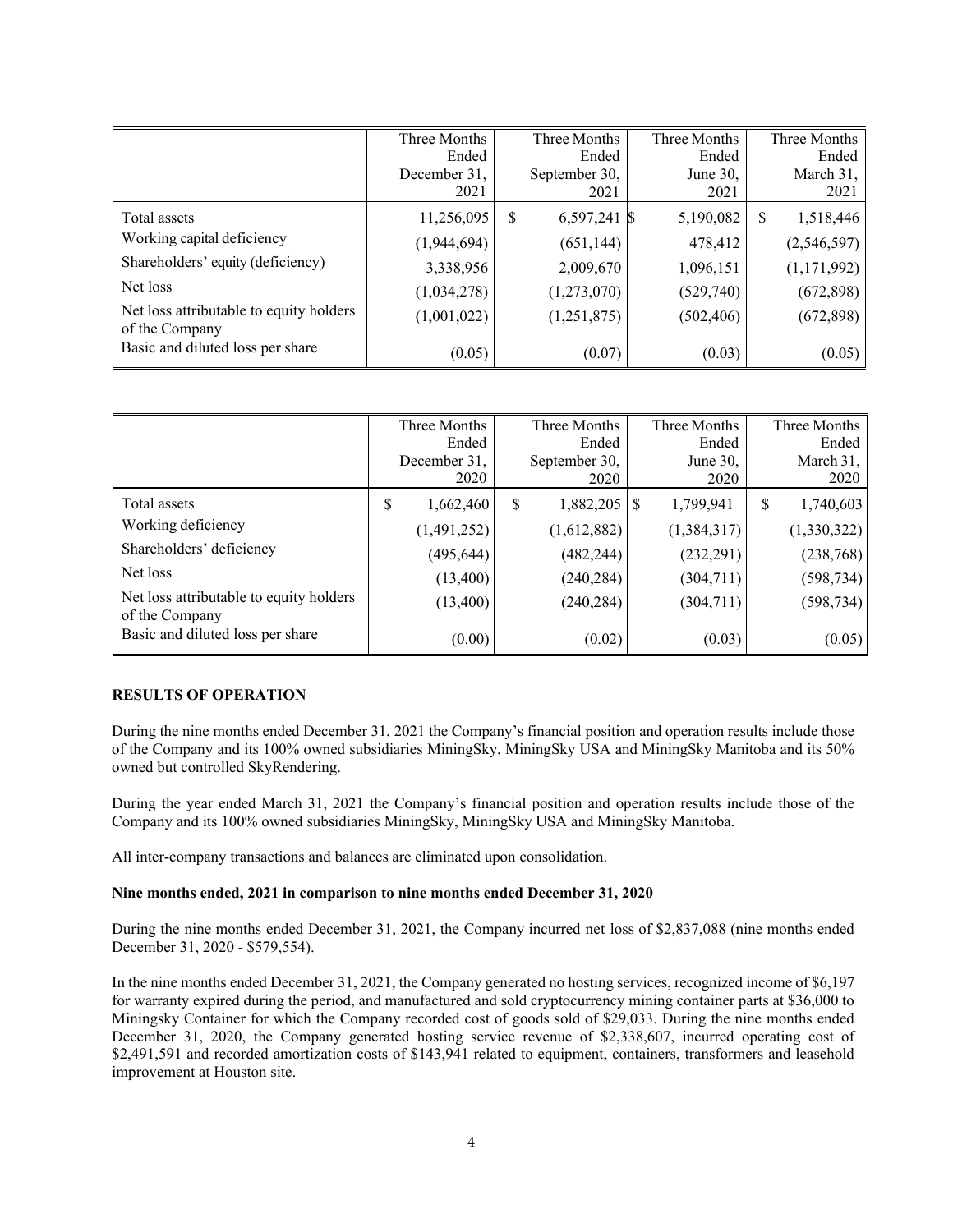Total operating expenses increased from \$573,462 in the nine months ended December 31, 2020 to \$3,203,050 in the nine months ended December 31, 2021, as the Company expanded its operations to Manitoba, searched for business opportunities in other locations in North America, moved equipment from its Houston, BC site, commenced its SkyRendering operation, enhanced its research and development effort on Edge Computing technologies and cryptocurrency hosting related technologies, issued option-based compensation for the first time under its option plan, thus incurred higher expenditures as follows.

|                                        | <b>Nine Months Ended</b> |                   |    | <b>Nine Months Ended</b> |
|----------------------------------------|--------------------------|-------------------|----|--------------------------|
|                                        |                          | December 31, 2021 |    | December 31, 2020        |
|                                        |                          |                   |    |                          |
| <b>EXPENSES</b>                        |                          |                   |    |                          |
| Accounting fees                        | \$                       | 49,735            | \$ | 60,430                   |
| Accretion and interest                 |                          | 174,027           |    | 34,390                   |
| Amortization of property and equipment |                          | 5,867             |    | 4,464                    |
| Depreciation of right-of-use assets    |                          | 47,456            |    | 66,026                   |
| Consulting fees                        |                          | 180,283           |    | 12,571                   |
| Legal fees                             |                          | 169,074           |    | 11,734                   |
| Marketing and corporate communication  |                          | 313,566           |    | 9,860                    |
| Office and administration              |                          | 194,407           |    | 108,177                  |
| Filing and listing fees                |                          | 67,216            |    | 5,575                    |
| Salary and benefits                    |                          | 943,115           |    | 246,790                  |
| Transfer agent fees                    |                          | 4,201             |    | 5,226                    |
| Equipment relocation costs             |                          | 15,000            |    | 8,219                    |
| Option based compensation              |                          | 744,819           |    |                          |
| Reaserch and development               |                          | 144,759           |    |                          |
| Business development                   |                          | 101,905           |    |                          |
| Travel                                 |                          | 47,620            |    |                          |
|                                        | \$                       | 3,203,050         | \$ | 573,462                  |

During the nine months ended December 31, 2021 the Company received \$280,387 from the federal government of Canada as assistance during the outbreak of the COVID-19 pandemic, recorded gain on sale of assets of \$48,491, and gain on debt settlement of \$36,606. During the nine months ended December 31, 2020 the Company recorded gain on subleasing the office of \$44,829 and gain on sale of assets of \$180,000. These items were recorded as other income during their respective periods.

The Company owns 50% equity interest of Skyrendering. The following summarizes the financial information of Skyrendering at 100% prior to elimination upon consolidation.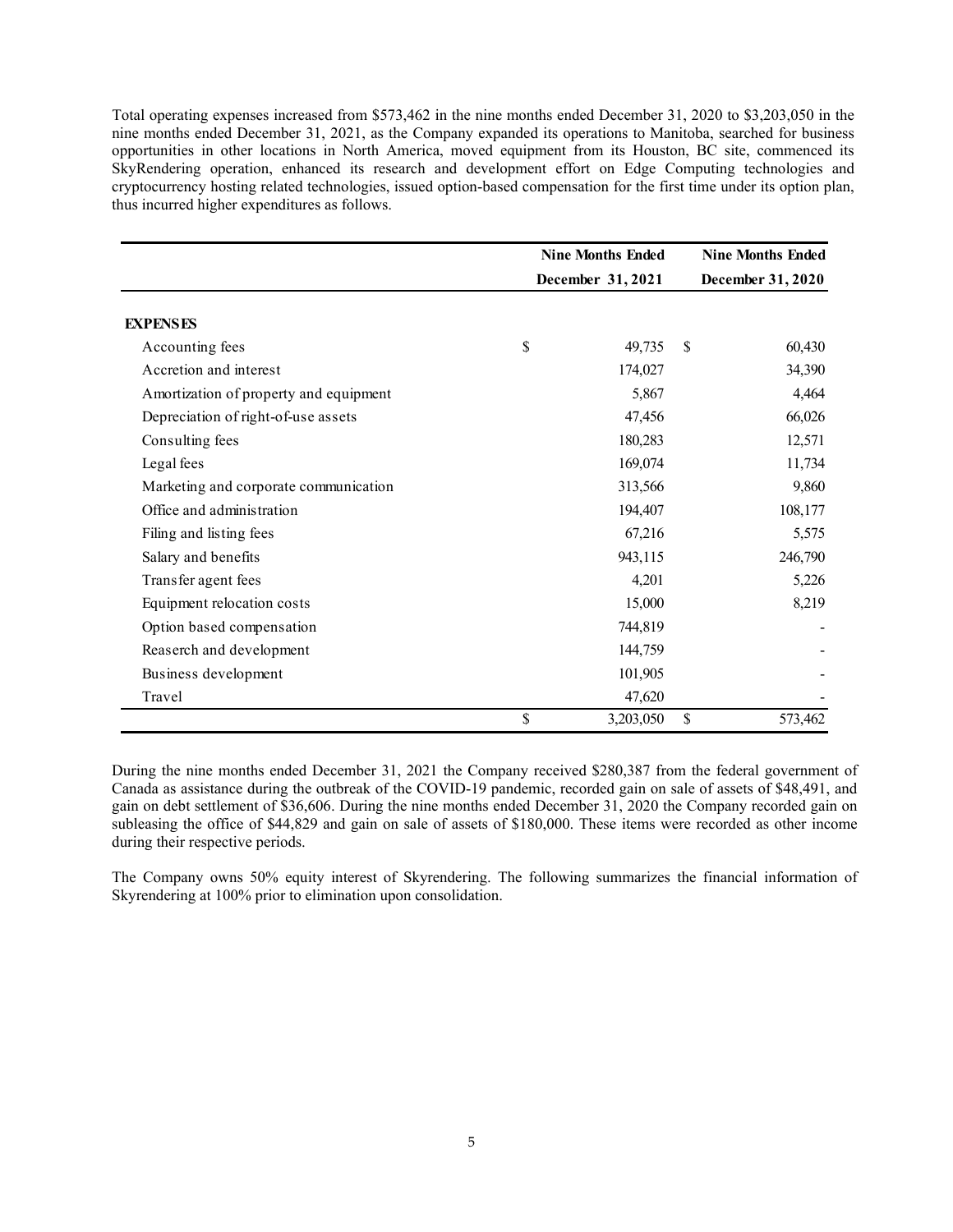|                                 |   | December 31, 2021 |
|---------------------------------|---|-------------------|
| Current assets                  | S | 610,856           |
| Non-current assets              |   | 433,944           |
| <b>Total Assets</b>             |   | 1,044,800         |
|                                 |   |                   |
| Current and total liabilities   |   | 5,127             |
|                                 |   |                   |
|                                 |   | Nine Months Ended |
|                                 |   | December 31, 2021 |
| Expenses                        |   | 160,327           |
| Net loss and comprehensive loss |   | (160,327)         |

Skyrendering's current assets as at December 31, 2021 includes amounts receivable from the Company of \$468,676.

The continuity of the non-controlling interest is as follows:

| 600,000  |
|----------|
| (80,164) |
| 519.836  |
|          |

#### **Three months ended December 31, 2021 in comparison to three months ended December 31, 2020**

In the three months ended December 31, 2020, the Company recorded hosting service revenue of \$902,383, hosting operating cost of \$1,058,980 and recorded amortization costs of \$13,712 related to equipment, containers, transformers and leasehold improvement at the Houston site. During the three months ended December 31, 2021 the Company recognized sales of \$6,197 for warranty expired during the period, total government assistance of \$59,976, gain on debt settlement of \$17,119 and gain on asset sale of \$428.

Total operating expenses increased from \$249,975 in the three months ended December 31, 2020 to \$1,100,451 in the three months ended December 31, 2021. Operating expenditures were higher in the current period because the Company has been developing the site in Manitoba and other locations in North America, commenced its SkyRendering operation, developed other business opportunities, enhanced its research and development efforts, and issued stock options fair valued at \$293,905. The details of operation expenses are as follows.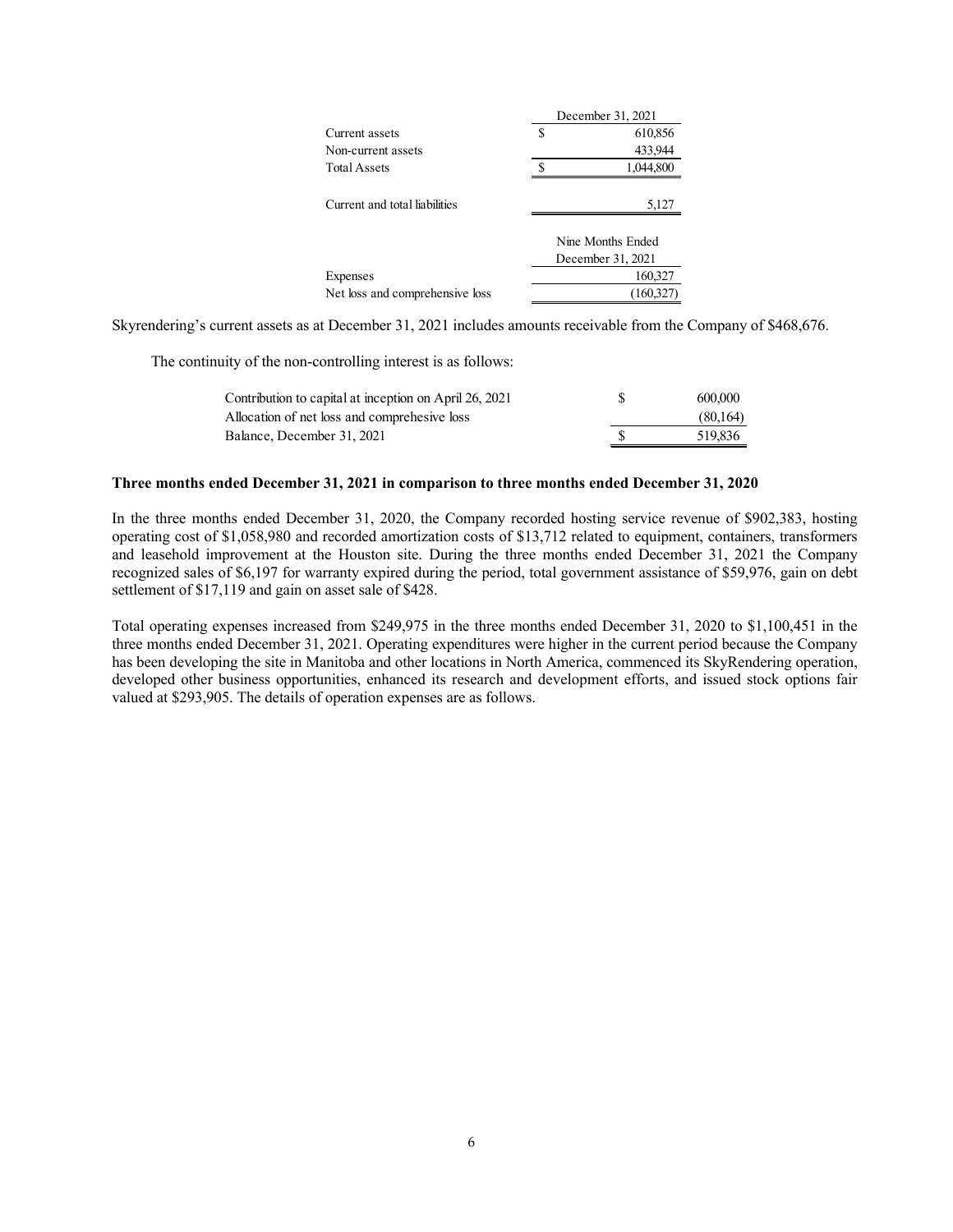|                                        |    | <b>Three Months Ended</b><br>December 31, 2021 |    | <b>Three Months Ended</b> |
|----------------------------------------|----|------------------------------------------------|----|---------------------------|
|                                        |    |                                                |    | December 31, 2020         |
| <b>EXPENSES</b>                        |    |                                                |    |                           |
| Accounting fees                        | \$ | 3,325                                          | \$ | 45,470                    |
| Accretion and interest                 |    | 90,685                                         |    | 14,128                    |
| Amortization of property and equipment |    | 5,593                                          |    | 1,516                     |
| Depreciation of right-of-use assets    |    | 2,881                                          |    | 40,465                    |
| Consulting fees                        |    | 14,605                                         |    | 5,237                     |
| Legal fees                             |    | 33,393                                         |    | 4,767                     |
| Marketing and corporate communication  |    | 47,619                                         |    | 1,941                     |
| Office and administration              |    | 76,914                                         |    | 45,466                    |
| Filing and listing fees                |    | 21,213                                         |    | 2,550                     |
| Salary and benefits                    |    | 329,170                                        |    | 87,458                    |
| Transfer agent fees                    |    | 2,782                                          |    | 273                       |
| Option based compensation              |    | 293,905                                        |    |                           |
| Reaserch and development               |    | 76,496                                         |    |                           |
| Business development                   |    | 77,215                                         |    |                           |
| Travel                                 |    | 24,655                                         |    | 704                       |
|                                        | \$ | 1,100,451                                      | \$ | 249,975                   |

### **Year ended March 31, 2021 in comparison to year ended March 31, 2020**

During the year ended March 31, 2021, the Company incurred net loss of \$1,240,591 (2020 - \$1,341,997). The losses are mainly comprised of the following items:

- The Company generated hosting service revenue of \$2,529,131 (2020 \$2,580,164) and incurred operating cost of \$2,719,654 (2020 - \$2,530,756) and \$154,572 (2020 - \$793,629) of amortization costs related to equipment, containers, transformers and leasehold improvement at Houston site;
- The Company also generated revenue from the sales of goods of \$36,000 (2020 \$161,772) and consulting income of \$Nil (2020 - \$5,000). The costs of the goods sold was \$48,792 (2020 - \$85,497);
- Accounting and audit fees of \$133,420 (2020 \$96,478) included \$34,500 (2020 \$27,952) paid to a company controlled by the current CFO, and the remaining amount were audit and tax preparation fees;
- The Company recorded accretion and interest of \$54,129 (2020 \$43,541) on loans and lease liabilities;
- Legal fees of \$30,825 was mainly related to the corporate matters of the Company in the year ended March 31, 2021, compared to a total of \$98,787 on litigation and corporate matters in the year ended March 31, 2020;
- Marketing and corporate communication fees of \$53,415 increased from \$3,509 in the year ended March 31, 2020 included, as the Company started to increase its presence in the market during the year;
- Office and miscellaneous of  $$41,634$  (2020  $$46,633$ ) was for office telephone, internet, supplies, meals & entertainment, and rent;
- Salary and benefits of \$681,687 increased from \$223,059 during the year ended March 31, 2020 as the Company expanded its operations in the current year;
- Registration and filing fees increased to \$14,553 from \$5,770 in 2020 as the Company had more reportable transactions during the current year;
- Transfer agent fees decreased to \$6,791 from \$11,406 in the previous year as the Company had fewer equity transactions in the current year; and
- Travel expenses of \$22,796 (2020 \$25,041) were mainly for trips between Vancouver and Houston site and MiningSky USA, and trips to investigate new potential sites.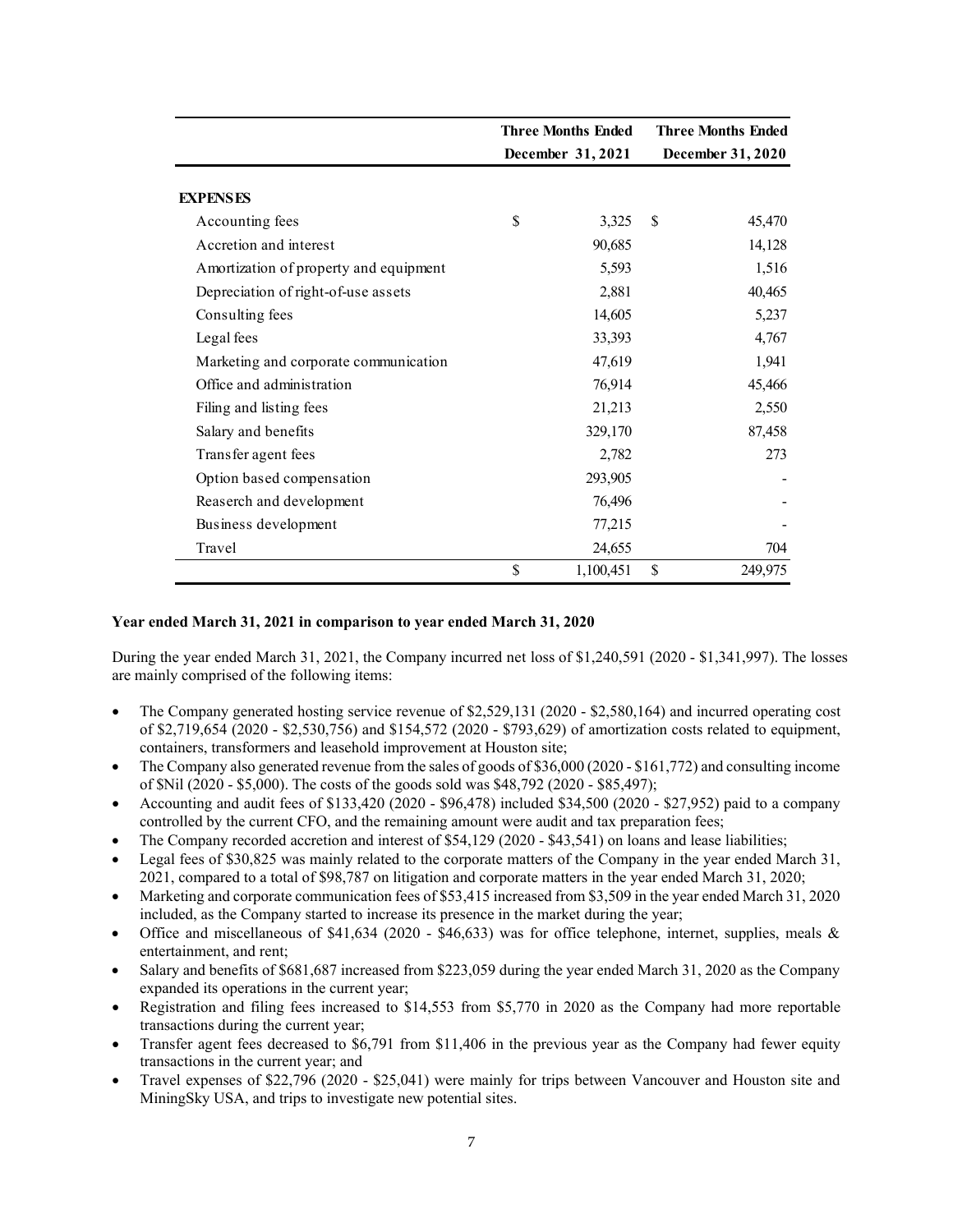# **LIQUIDITY AND CAPITAL RESOURCES**

The Company has financed its operations to date primarily through the issuance of common shares and loans convertible into the Company's common shares. The Company continues to seek capital through various means including the issuance of equity and/or debt.

The consolidated financial statements have been prepared on a going concern basis which assumes that the Company will be able to realize its assets and discharge its liabilities in the normal course of business for the foreseeable future. The continuing operations of the Company are dependent upon its ability to continue to raise adequate financing and to commence profitable operations in the future.

Net cash generated from operating activities for the nine months ended December 31, 2021 was \$1,334,908, compared to net cash used in operation of \$383,041 in the nine months ended December 31, 2020.

During the nine months ended December 31, 2021 and 2020 net cash of \$5,108,778 and \$87,382 was used in investing activities, respectively.

During the nine months ended December 31, 2021 and 2020 net cash of \$6,875,870 and \$372,451 was raised from financing activities, respectively.

The Company will need to raise funds through debt or equity offerings in order to have sufficient working capital to sustain its operations for the next 12 months.

## **RELATED PARTY TRANSACTIONS**

Parties are considered to be related if one party has the ability, directly or indirectly, to control the other party or exercise significant influence over the other party in making financial and operating decisions. Related parties may be individuals or corporate entities. A transaction is considered to be a related party transaction when there is a transfer of resources or obligations between related parties.

#### *Key management compensation*

The Company has identified its directors and certain senior officers of the Company, who have the authority and responsibility for planning, directing and controlling the activities of the Company, as key management personnel. Key management personnel compensation is comprised of the following:

|                                          | <b>Nine Months</b> |   | <b>Nine Months</b> |
|------------------------------------------|--------------------|---|--------------------|
|                                          | <b>Ended</b>       |   | <b>Ended</b>       |
|                                          | December 31, 2021  |   | December 31, 2020  |
| Salaries and bonus, former CEO           | 226,250            | S | 96,000             |
| Salaries and bonus, CFO                  | 84,316             |   | 33,700             |
| Salaries and consulting fees, a director | 60,600             |   |                    |
| Total                                    | 371,166            |   | 129,700            |

#### *Other transactions*

During the nine months ended December 31, 2021 and 2020 the Company incurred expenditures of \$4,500 for internet service through Vling E Business ("Vling"), a company controlled by the former CEO. As of December 31, 2021, the balance of \$111,436 (March 31, 2021 - \$127,956) owing to Vling is included in due to related parties.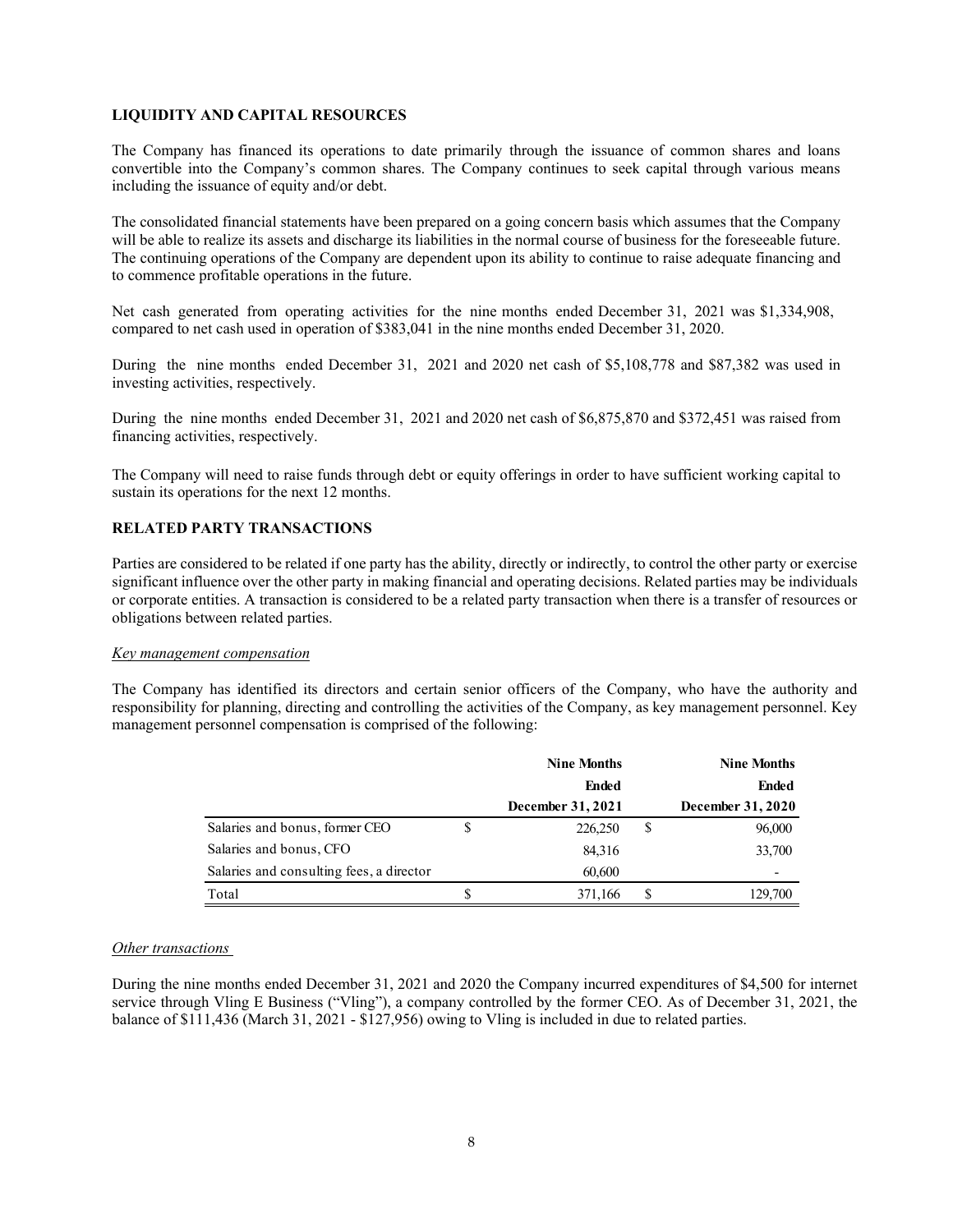During the nine months ended December 31, 2021 the Company advanced \$6,000 from a private company controlled by a director and of which the former CEO is a shareholder. As of December 31, 2021 the balance of \$9,000 (March 31, 2021 - \$3,000) owing to this private company is included in due to related parties. An additional \$32 was owed to the Director on December 31 and March 31, 2021.

The above amounts due to related parties are unsecured, non-interest bearing, and have no specific term of repayment.

## *Related party loans*

During the year ended March 31, 2021, the Company extended a promissory note of \$250,000 from the former CEO of the Company, which bears a simple annual interest rate of 6%, is unsecured, and repayable upon demand. During the nine months ended December 31, 2021 interest expense of \$2,711 was recorded on the loan. As at December 31, 2021, the total loan principal and accrued interest of \$253,205 was repaid with no balance outstanding.

During the year ended March 31, 2021, the Company extended a promissory note of \$63,300 from a director of the Company, which bears a simple annual interest rate of 4%, is unsecured, and repayable upon demand. During the nine months ended December 31, 2021 an interest expense of \$548 was recorded on the loan and the total loan principal and accrued interest of \$63,890 was repaid with no balance outstanding.

# **FINANCIAL AND CAPITAL RISK MANAGEMENT**

The Company defines capital as the items included in shareholders' equity (deficiency). The Company's objectives in managing capital are to safeguard the Company's ability to continue as a going concern, ensure sufficient capital and liquidity to complete its technology developments, establish commercial markets and purse its growth strategy.

 To support these objectives, the Company manages its capital structure and makes adjustments to it in light of changes in economic conditions and risk characteristics of underlying assets. To maintain or adjust its capital structure, the Company may attempt to issue new shares, issue new debt, acquire or dispose of assets or adjust the amount of cash and cash equivalents. In order to maximize the development efforts, the Company does not pay out dividends during its development stage.

The Company is not subject to any externally imposed capital requirements and there has been no change with respect to the overall capital risk management strategy during the reporting period.

# *Fair Values and Classification of Financial Instruments*

As at December 31, 2021, the Company's financial instruments comprised cash, receivables, accounts payable, due to related parties, long-term loan, government loan, and lease liabilities. With the exception of cash, which is measured at FVTPL, all financial instruments held by the Company are measured at amortized cost.

Financial instruments measured at fair value on a recurring basis are classified into one of three levels in the fair value hierarchy based on the degree to which the inputs used to determine the fair value are observable. The three levels of the fair value hierarchy are:

- Level 1 – quoted prices (unadjusted) in active markets for identical assets or liabilities;

- Level 2 – inputs other than quoted prices included in Level 1 that are observable for the asset or liability, either directly or indirectly; and

- Level 3 – inputs for the asset or liability that are not based on observable market data.

At December 31, 2021, cash of \$3,104,619 (March 31, 2021 - \$2,926) was classified as Level 1. There were no transfers into or out of Level 2 or Level 3 during the period.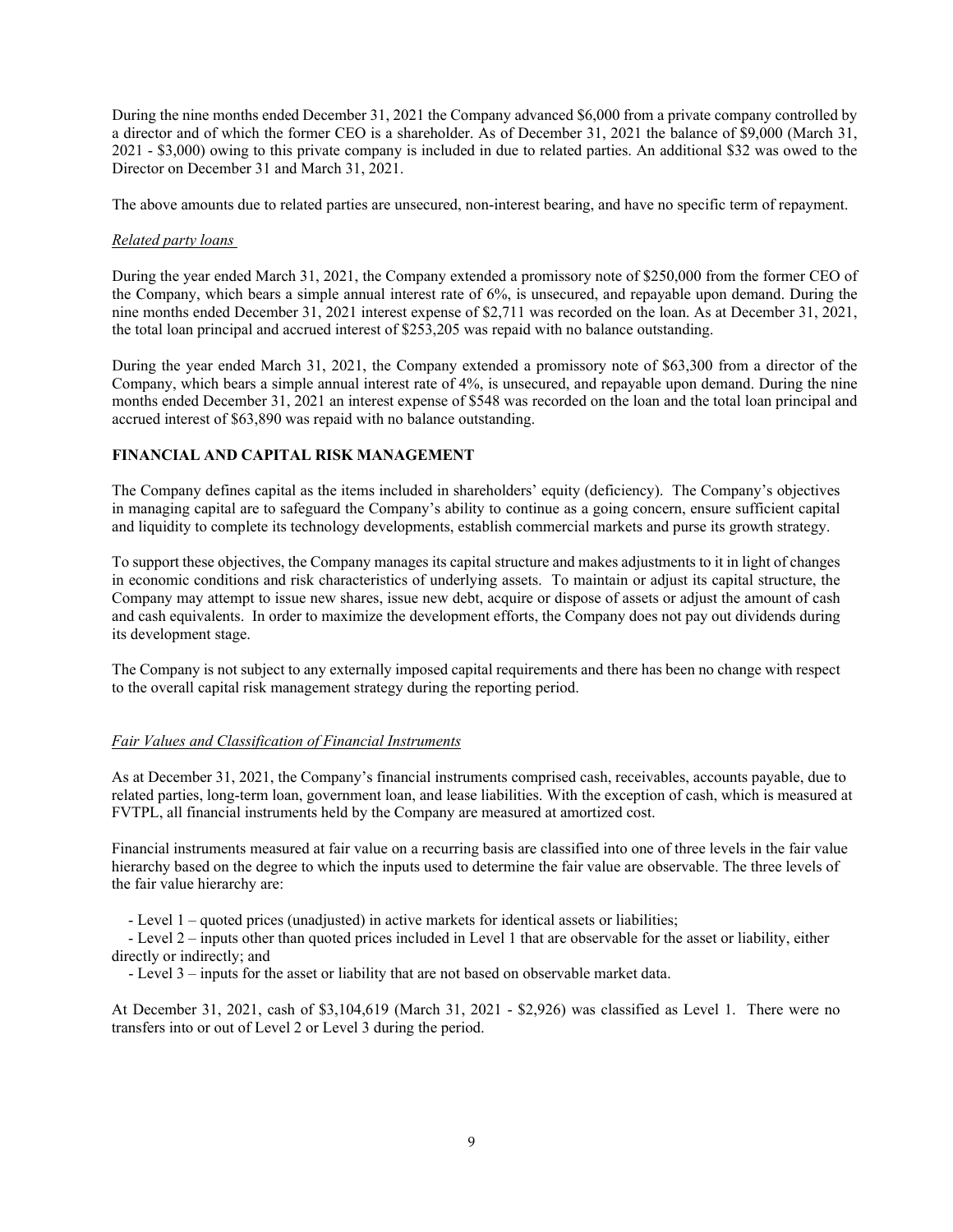## *Currency risk*

A minor portion of the Company's expenses are incurred in United States dollars and financial instrument balances are held in these currencies. A change in the currency exchange rates between the Canadian dollar relative to the United States dollar could have a negative effect on the Company's results of operations, financial position or cash flows. However, as the Company does not maintain significant cash balances in foreign currencies and settles any transactions in foreign currencies quickly, its exposure to currency risk is considered insignificant as at December 31, 2021.

## *Credit risk*

Credit risk is the risk of an unexpected loss if a customer or third party to a financial instrument fails to meet its contractual obligations. The Company's maximum exposure to credit risk is limited to its cash. The Company limits exposure to credit risk by maintaining its cash with large Canadian financial institutions.

## *Liquidity risk*

Liquidity risk is the risk that the Company will not be able to meet its financial obligations as they fall due. As at December 31, 2021, the Company had a cash balance of \$3,104,619 to settle current liabilities of \$5,370,182. The Company needs to raise additional funds to sustain its operation for the next 12 months. As described in Note 1 to the financial statements, the Company's access to financing is always uncertain. There can be no assurance of continued access to adequate equity funding.

Contractual undiscounted cash flow requirements for financial liabilities as at December 31, 2021 are as follows:

|                                          | vear      |    | $2 - 4$ Years |   | Total     |
|------------------------------------------|-----------|----|---------------|---|-----------|
| Accounts payable and accrued liabilities | 1,761,770 | \$ |               | S | 1,761,770 |
| Due to related parties                   | 120,468   |    |               |   | 120,468   |
| Lease liabilities                        | 311,962   |    | 1,598,972     |   | 1,910,934 |
| Government loan                          | 40,000    |    |               |   | 40,000    |
| Convertible loan                         |           |    | 2,000,000     |   | 2,000,000 |
|                                          | 2.234,200 | S  | 3,598,972     |   | 5,833,172 |

# **SIGNIFICANT ACCOUNTING POLICIES**

The preparation of financial statements in conformity with IFRS requires management to make estimates and assumptions that affect the reported amounts of assets and liabilities at the date of the financial statements and the reported amounts of revenues and expenses during the reporting period. Actual results may differ from those estimates. Estimates are reviewed on an ongoing basis based on historical experience and other factors that are considered to be relevant under the circumstances. Revisions to estimates on the resulting effects of the carrying amounts of the Company's assets and liabilities are accounted for prospectively.

All of the Company's significant accounting estimates and policies are included in Notes 3 and 4 to its audited consolidated financial statements for the year ended March 31, 2021.

# **OFF BALANCE SHEET ARRANGEMENT**

The Company has no off-balance sheet arrangements.

# **COMMITMENTS**

The Company leases offices for a monthly total lease amount of \$21,325 commencing until July 31, 2022.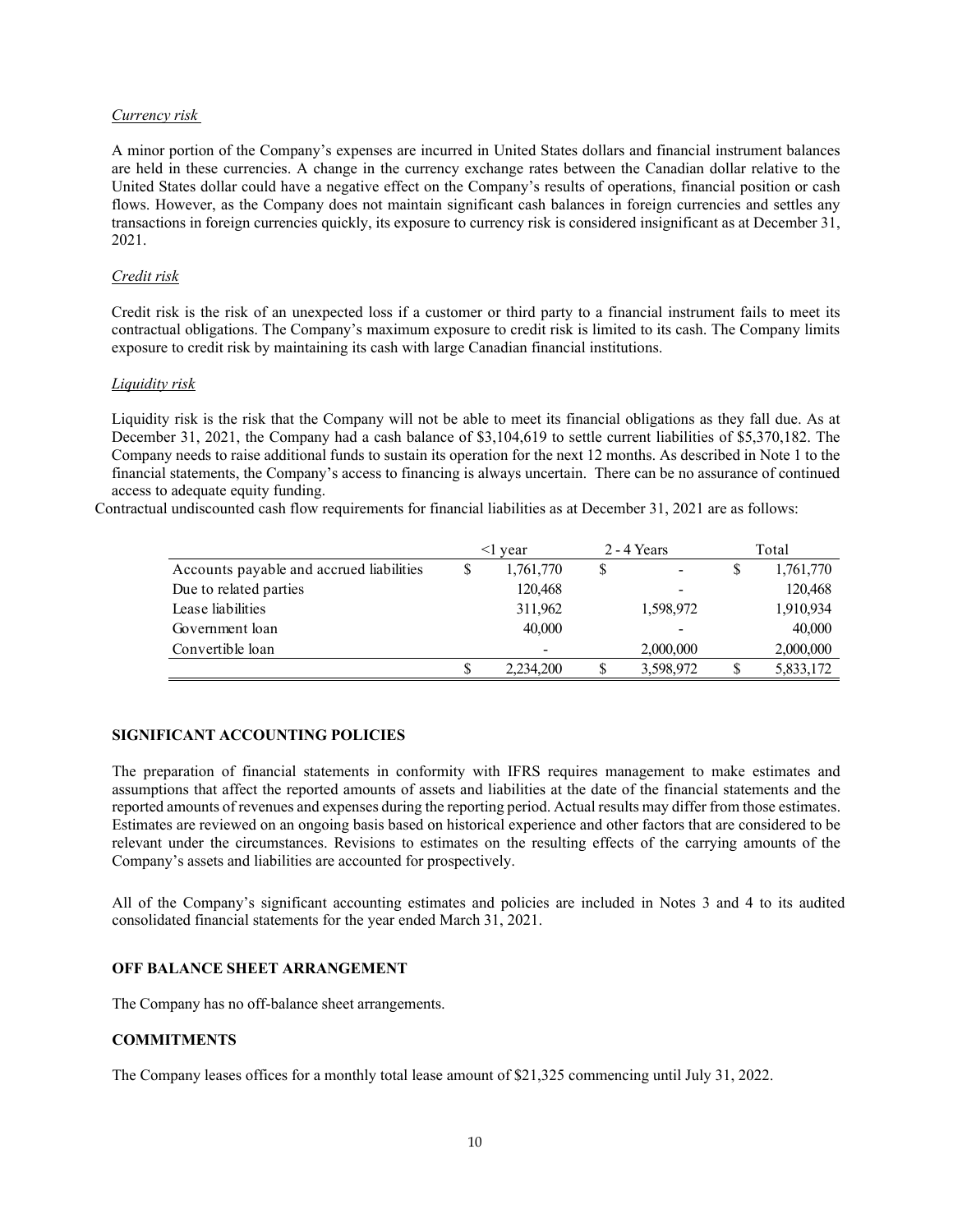The Company leases the hosting site in Manitoba at \$25,000 per month until July 1, 2023 and at \$40,000 per month from August 1, 2023 to July 1, 2026.

# **SHARE CAPITAL**

## *Authorized*

Unlimited common shares without par value

As at the date of the report,  $26,835,601$  (March 31,  $2021 - 14,783,007$ ) common shares were issued and outstanding.

### *Share subscription repayable*

During the year ended March 31, 2021 the Company received \$286,729 as subscription for 301,820 private placement units at \$0.95 per unit. This private placement was cancelled. The amount was included in accounts payable and accrued liabilities on March 31, 2021 and returned to the subscribers during the nine months ended December 31, 2021.

## *Share issuance*

From April 1, 2021 to the date of this report, the Company carried out the following common share transactions.

1) Closed a non-brokered private placement by issuing 2,631,579 units at \$0.76 per unit. Each unit consists of one common share and one share purchase warrant. Each warrant entitles the holder to acquire one common share of the Company at \$1.22 for three years from June 3, 2021. Gross proceeds from this private placement of \$2,000,000 were allocated to share capital and \$Nil to warrants using the residual method. The Company paid finders' fee of \$120,000 related to the private placement.

2) Issued 386,447 common shares to settle debt of \$290,000 with arm's length creditors of the Company and recorded a gain on debt settlement of \$29,487.

3) Issued 34,285 common shares to settle debt of \$24,000 with an arm's length creditor of Skyrendering and recorded contributed surplus of \$2,400.

4) Issued 25,000 common shares for warrants exercised at \$0.30 per share.

5) Closed a private placement by issuing 516,395 units at \$0.78 per unit for gross proceeds of \$402,788 of which \$316,602 was allocated to share capital and \$86,186 was allocated to warrants using the residual method. Each unit consists of one common share and one share purchase warrant. Each warrant entitles the holder to acquire one common shares of the Company at \$1.50 per share for six months from the closing.

6) Closed a private placement by issuing 619,500 units at \$0.80 per unit for gross proceeds of \$495,600, of which \$458,430 was allocated to share capital and \$37,170 was allocated to warrants using the residual method. Each unit consists of one common share and one share purchase warrant. Each warrant entitles the holder to acquire one common shares of the Company at \$1.20 per share for two years from the closing.

7)Closed a private placement by issuing 320,006 units at \$0.70 per unit for gross proceeds of \$224,004, of which \$217,604 was allocated to share capital and \$6,400 was allocated to warrants using the residual method. Each unit consists of one common share and one share purchase warrant. Each warrant entitles the holder to acquire one common shares of the Company at \$1.20 per share for one year from the closing.

8) Closed a private placement by issuing 4,761,905 common shares of the company at \$0.42 per share for gross proceeds of \$2,000,000.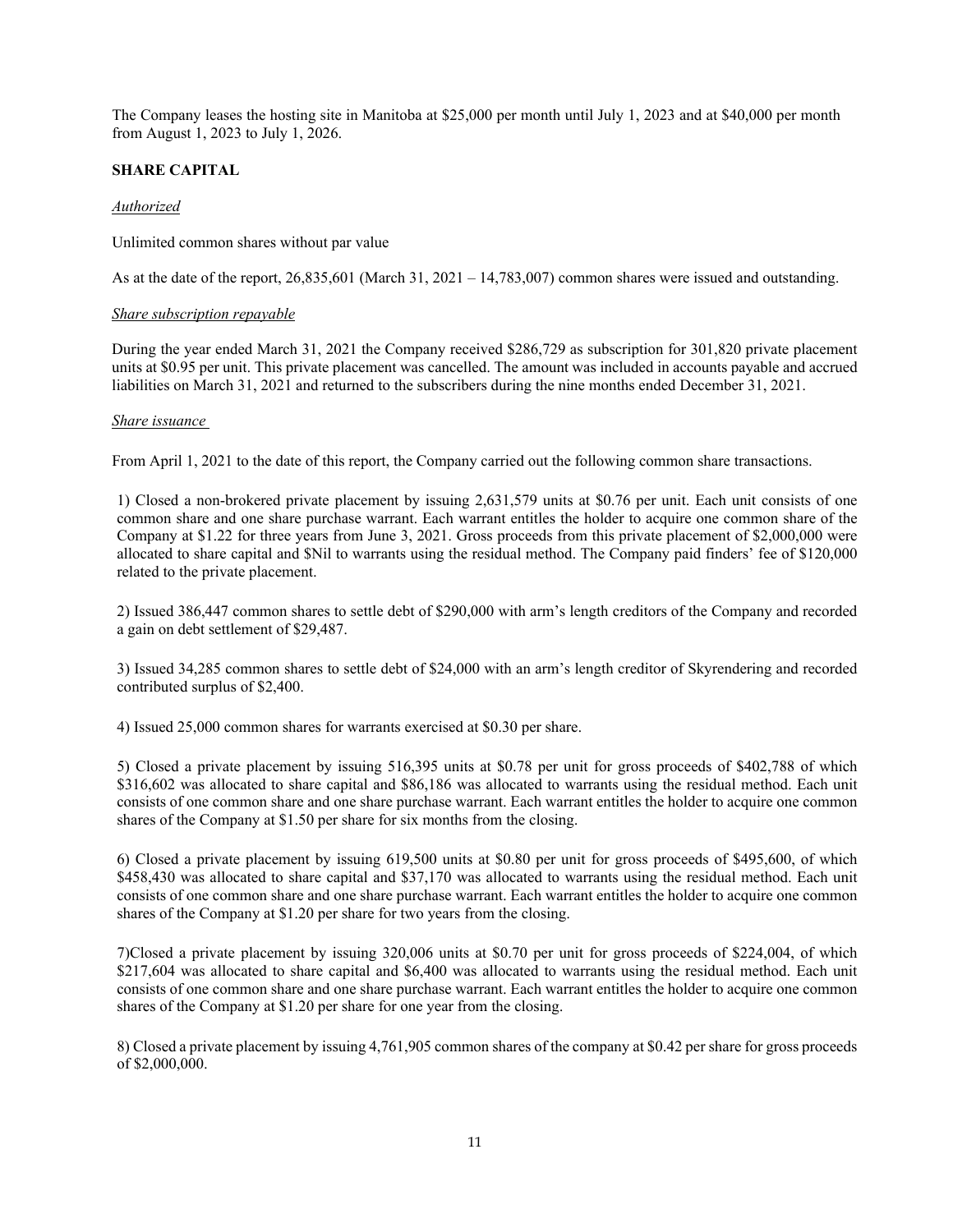9) Closed a private placement by issuing 2,757,475 common shares of the company at \$0.42 per share for gross proceeds of \$1,158,140.

During the year ended March 31, 2021, The Company:

10) Issued 1,580,000 common shares for warrants exercised at \$0.06 per share for gross proceeds of \$94,800 of which \$40,800 was received during the year ended March 31, 2020.

11) Closed a non-brokered private placement by issuing 1,250,000 units of the Company at \$0.20 per unit. Each unit consists of one common share and half a common share purchase warrant (the "Warrant"), with two Warrants entitling the holder thereof to purchase one common share of the Company at an exercise price of \$0.30 per share for a period of one year. Gross proceeds from this private placement of \$250,000 were allocated to share capital and \$Nil to warrants using the residual method. The Company paid \$73 in legal fees related to the private placement.

### *Escrow shares*

In connection with the acquisition of MiningSky completed during the year ended March 31, 2019, the Company entered into an Escrow Agreement dated September 18, 2018, whereby 2,086,658 post-consolidation common shares were held in escrow and are scheduled for release in accordance with the terms of the Escrow Agreement. As at December 31, 2021 and the date of this report, all escrow shares were released and there were no common shares in escrow.

## *Stock options*

The Company has established a stock option plan for directors, employees, and consultants. The aggregate number of shares issuable pursuant to options granted under the plan is limited to 10% of the Company's issued shares at the time the options are granted. The exercise price of each option is based on the market price of the Company's stock for a period preceding the date of grant. The options can be granted for a maximum term of five years. The vesting periods of stock options issued under the plan are determined at the discretion of the Board of Directors.

There were no stock options outstanding as at March 31, 2021 and no stock option transactions during the year ended March 31, 2021.

On July 8, 2021, the Company granted 950,000 options to directors and officers of the Company. The options are exercisable into the Company's common shares at \$0.80 per share for two years. The fair value of \$450,914 in respect of this grant was estimated using the Black-Scholes option pricing model with the following weighted average assumptions: risk free interest rate of 0.47%, expected volatility of 164.47%, an expected option life of 2 years and no expected dividends. All of these options are outstanding on the date of this report.

On December 30, 2021, the Company granted 1,100,000 options to directors and officers of the Company. The options are exercisable into the Company's common shares at \$0.35 per share for five years. The fair value of \$293,905 in respect of this grant was estimated using the Black-Scholes option pricing model with the following weighted average assumptions: risk free interest rate of 0.98%, expected volatility of 148.78%, an expected option life of 2.5 years and no expected dividends. All of these options are outstanding on the date of this report.

| Expiry Date       | <b>Exercise Price</b> | Number of Options |
|-------------------|-----------------------|-------------------|
|                   | S                     |                   |
| July 8, 2023      | 0.80                  | 950,000           |
| December 30, 2026 | 0.35                  | 1,100,000         |
|                   |                       | 2,050,000         |

As at the date of this report the following options are outstanding: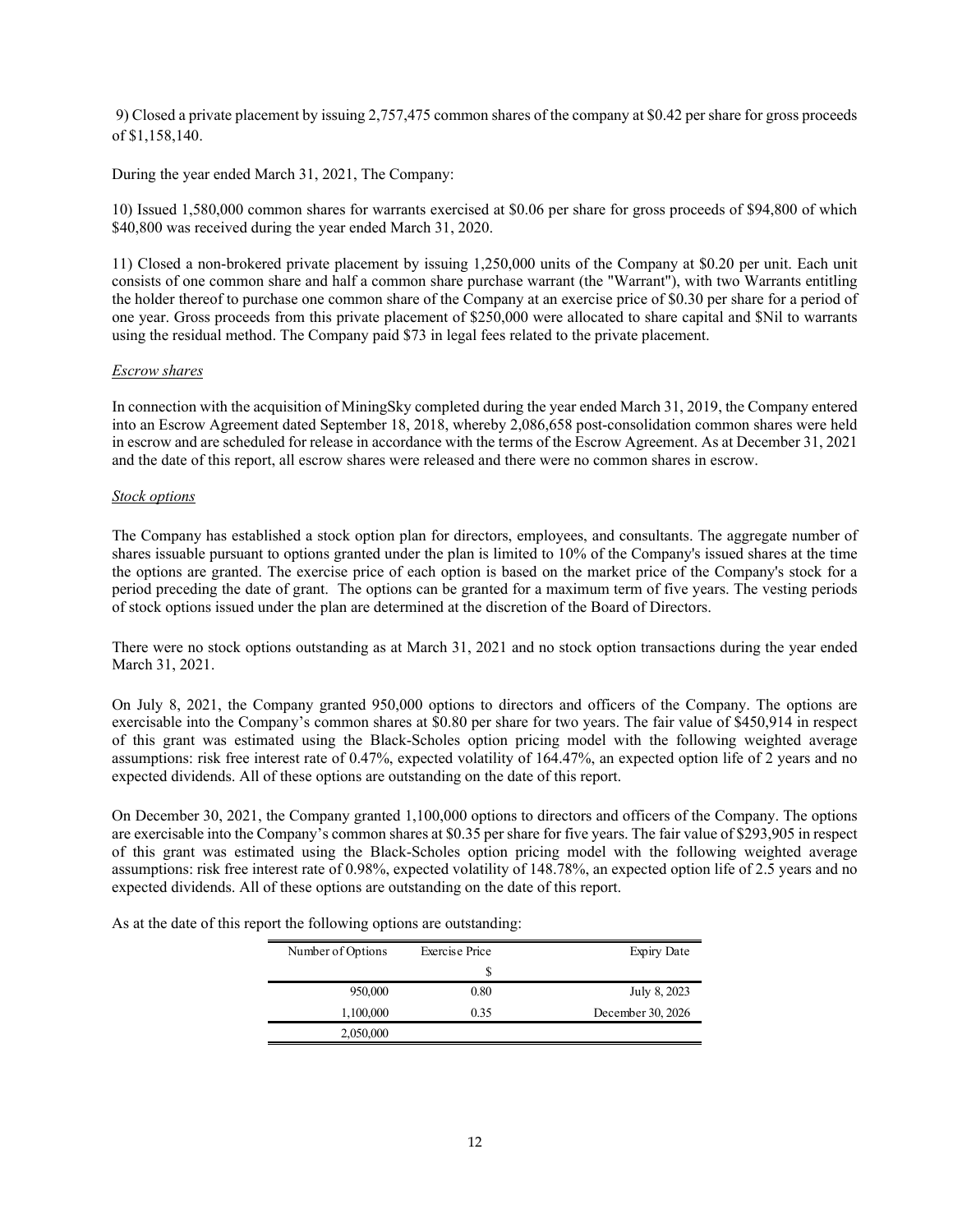# *Warrants*

A summary of share purchase warrant activity is as follows:

|                         | Number of<br>warrants | Weighted average<br>exercise price<br>S |
|-------------------------|-----------------------|-----------------------------------------|
| Balance, March 31, 2020 | 4,032,000             | 0.13                                    |
| Exercised               | (1,580,000)           | 0.06                                    |
| Expired                 | (2,452,000)           | 0.18                                    |
| <b>Issued</b>           | 312,500               | 0.30                                    |
| Balance, March 31, 2021 | 312,500               | 0.30                                    |
| Exercised               | (25,000)              | 0.30                                    |
| Expired                 | (287,500)             | 0.30                                    |
| Issued                  | 4,087,480             | 1.25                                    |
| Balance, March 1, 2022  | 4.087.480             | 1.25                                    |

As at the date of this report, the following warrants were outstanding:

| Exercise Price | Expiry Date                  |
|----------------|------------------------------|
| \$             |                              |
| 1.22           | June 3, 2024                 |
| 1.50           | June 16 and February 3, 2022 |
| 1.20           | August 20, 2023              |
| 1.20           | September 22, 2022           |
|                |                              |
|                |                              |

# **DISCLOSURE CONTROLS AND PROCEDURES**

The Chief Executive Officer ("CEO") and Chief Financial Officer ("CFO") are responsible for designing internal controls over financial reporting in order to provide reasonable assurance regarding the reliability of financial reporting and the preparation of the Company's financial statements for external purposes in accordance with IFRS. The design of the Company's internal control over financial reporting was assessed as of the date of this Management Discussion and Analysis.

#### **Management's responsibility for financial statements**

Information provided in this report, including the financial statements, is the responsibility of management. In the preparation of these statements, estimates are sometimes necessary to make a determination of future value for certain assets or liabilities. Management believes such estimates have been based on careful judgments and have been properly reflected in the accompanying financial statements. Management maintains a system of internal controls to provide reasonable assurances that the Company's assets are safeguarded and to facilitate the preparation of relevant and timely information.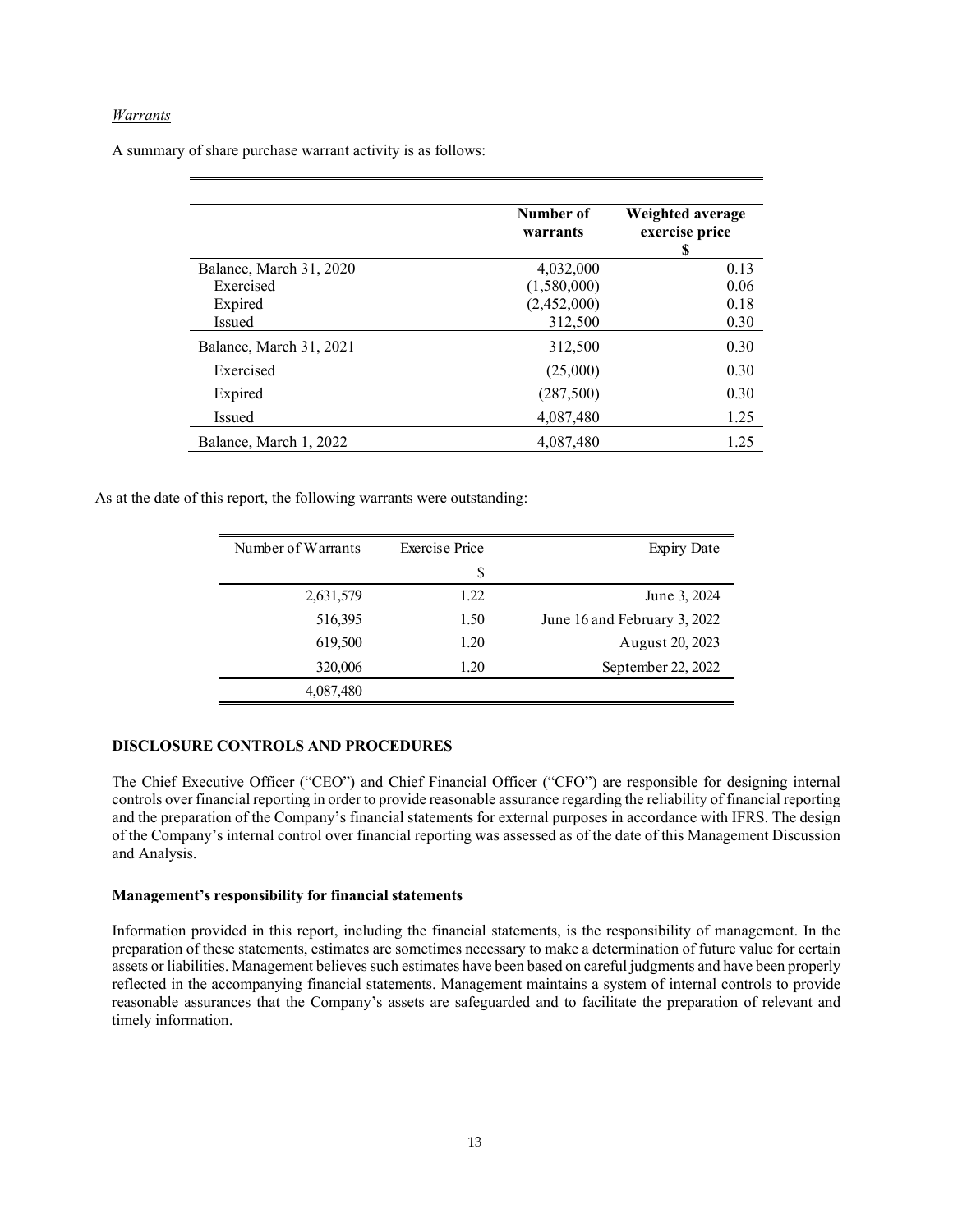## **BUSINESS RISKS**

The Company focuses on developing its hosting services business, providing cryptominers all-in-one solution by offering warehouse space, low-cost electricity, and maintenance and hosting services. The Company's business involves a number of business risks, some of which are beyond the Company's control.

## **Crypto-currency industry**

The further development and acceptance of the crypto-currency industry is subject to a variety of factors that are difficult to evaluate. The slowing or stopping of the development or acceptance of crypto-currency may adversely affect an investment in the Company. Cryptocurrency may be used, among other things, to buy and sell goods and services which is a new and rapidly evolving industry subject to a high degree of uncertainty.

The factors affecting the further development of the crypto-currency industry include: (i) continued worldwide growth in the adoption and use of crypto-currency; (ii) government and quasi-government regulation of crypto- currency and their use, or restrictions on or regulation of access to and operation of crypto-currency systems; (iii) changes in consumer demographics and public tastes and preferences; (iv) the availability and popularity of other forms or methods of buying and selling goods and services, including new means of using fiat currencies; and (v) general economic conditions and the regulatory environment relating to crypto-currency. A decline in the popularity or acceptance of crypto-currency would harm the business and affairs of the Company.

## **Malicious actors**

If a malicious actor or botnet (a volunteer or hacked collection of computers controlled by networked software coordinating the actions of the computers) obtains a majority of the processing power dedicated to "mining" of the Company, it may be able to alter the blockchain on which crypto-currency transactions rely. In such circumstances, the malicious actor or botnet could control, exclude or modify the ordering of transactions, though it could not generate new crypto-currency or transactions using such control. The malicious actor or botnet could double spend its own crypto-currency and prevent the confirmation of other users' transactions for so long as it maintains control. Such changes could adversely affect an investment in the Company.

### **Insufficient miner incentives**

If the award of new crypto-currencies for solving transaction blocks declines, crypto-currency miners may not have an adequate incentive to continue mining and may cease their mining operations. Crypto-currency miners ceasing operations would reduce the collective processing power on the crypto-currency network, which would adversely affect the confirmation process for transactions by decreasing the speed at which transaction blocks are added to the blockchain until the next scheduled adjustment in difficulty for transaction block solutions. Any reduction in confidence in the confirmation process or processing power of the crypto-currency network may adversely impact the business and affairs of the Company.

### **Fluctuations in utility and operating costs associated with cryptomining ventures**

Due to the increased electricity consumption needs that cryptomining operations require, anything causing a spike or alteration in the behaviour of the utilities necessary to maintain operations will have an effect the Company's services. Consequently, power outages will have an impact on the Issuer's profitability. Any rising costs in utility associated costs or prices will have an effect on the resources required by MiningSky to supply cryptomining services.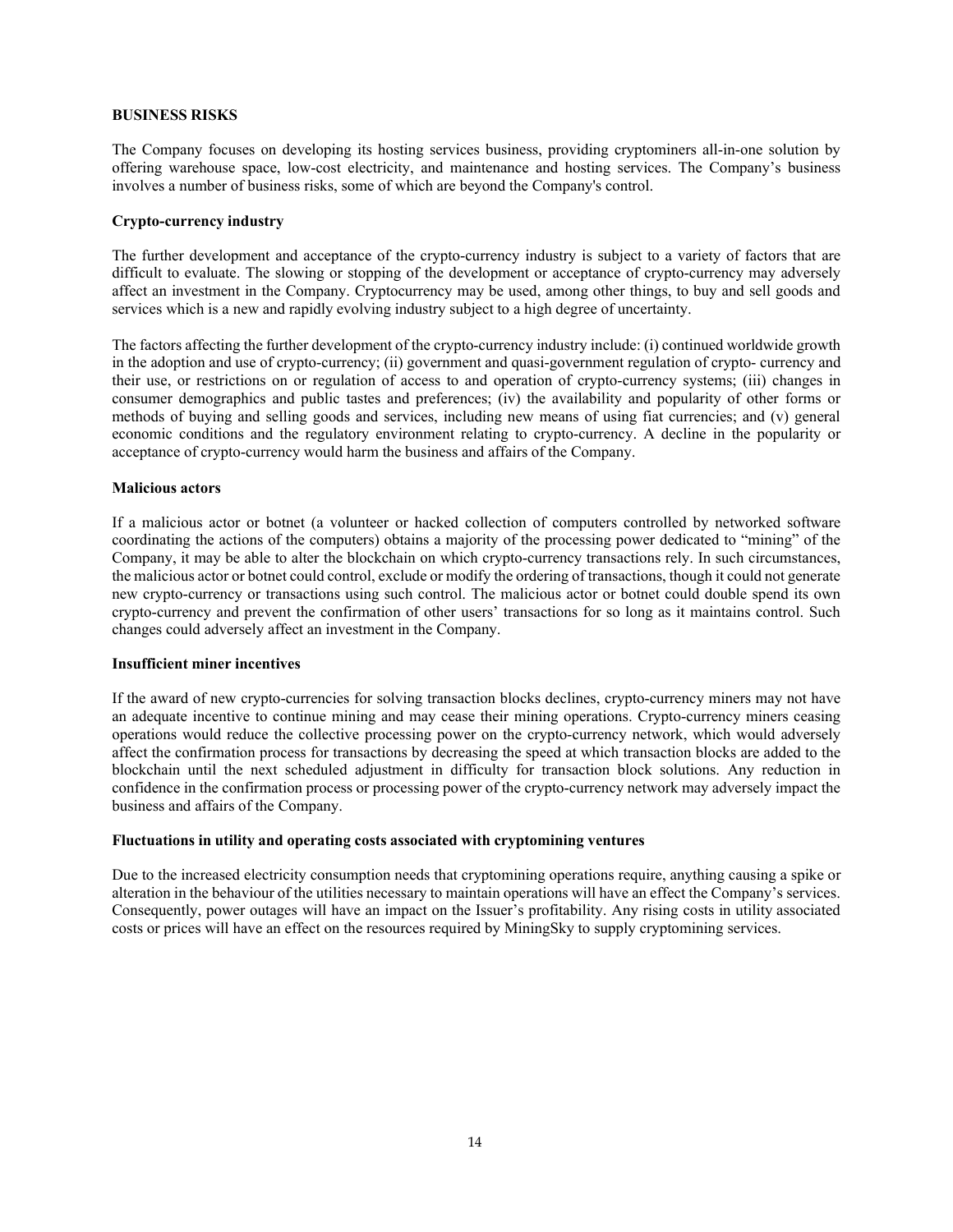### **Intellectual property rights claims may adversely affect operations**

Third parties may assert intellectual property claims relating to the holding and transfer of crypto-currency and their source code. Regardless of the merit of any intellectual property or other legal action, any threatened action that reduces confidence in the crypto-currency network's long-term viability or the ability of end-users to hold and transfer crypto-currency may adversely affect an investment in the Company. As a result, an intellectual property claim could adversely affect the business and affairs of the Company. Regulatory agencies could shut down or restrict exchanges Regulatory agencies could shut down or restrict the use of platforms or exchanges that use virtual currencies. This could lead to a loss of any investment made in the Company and may trigger regulatory action by regulators.

# **Crypto-currency price fluctuations**

The price of crypto-currency has fluctuated widely over the past three years. There is no assurance that cryptocurrency will maintain long-term value in terms of purchasing power in the future or that the acceptance of cryptocurrency payments by mainstream retail merchants and commercial businesses will continue to grow. In the event that the price of crypto-currency declines, the value of an investment in the Company will likely decline.

### **Competition from other crypto-currency companies**

While the Miningsky Business is new, Miningsky already has competitors, and an expectation that additional competitors may enter the marketplace. Competition in this industry occurs on many fronts, including developing and bringing new products to market before others, developing new technologies to improve existing products, developing new products to provide the same benefits as existing products at less cost, developing new products to provide benefits superior to those of existing products, and acquiring or licensing complementary or novel technologies from other companies or individuals.

The Company may be unable to contend successfully with current or future competitors which include well capitalized technology companies, many of which are large, well-established companies with access to financial, technical and marketing resources significantly greater than the Company.

The Company's competitors may develop or acquire new or improved products that are similar to those offered by the Company, while not necessarily being direct competitors currently, or may make technological advances that reduce their cost of production so that they may engage in price competition.

### **Infringement of intellectual property rights**

While the Company believes that its intellectual property does not infringe upon the proprietary rights of third parties, its commercial success depends, in part, upon the Company not infringing intellectual property rights of others. A number of the Company's competitors and other third parties have been issued or may have filed patent applications or may obtain additional patents and proprietary rights for technologies similar to those utilized by the Company. Some of these patents may grant very broad protection to the owners of the patents.

The Company may become subject to claims by third parties that its technology infringes their intellectual property rights due to the growth of products in its target markets, the overlap in functionality of those products and the prevalence of products.

Litigation may be necessary to determine the scope, enforceability and validity of third party proprietary rights or to establish the Company's proprietary rights. Some of its competitors have, or are affiliated with companies having, substantially greater resources than the Company and these competitors may be able to sustain the costs of complex intellectual property litigation to a greater degree and for a longer period of time than the Company.

Regardless of their merit, any such claims could be time consuming to evaluate and defend, result in costly litigation, divert management's attention and focus away from the business, subject the Company to significant liabilities and equitable remedies, including injunctions, require the Company to enter into costly royalty or licensing agreements and require the Issuer to modify or stop using infringing technology.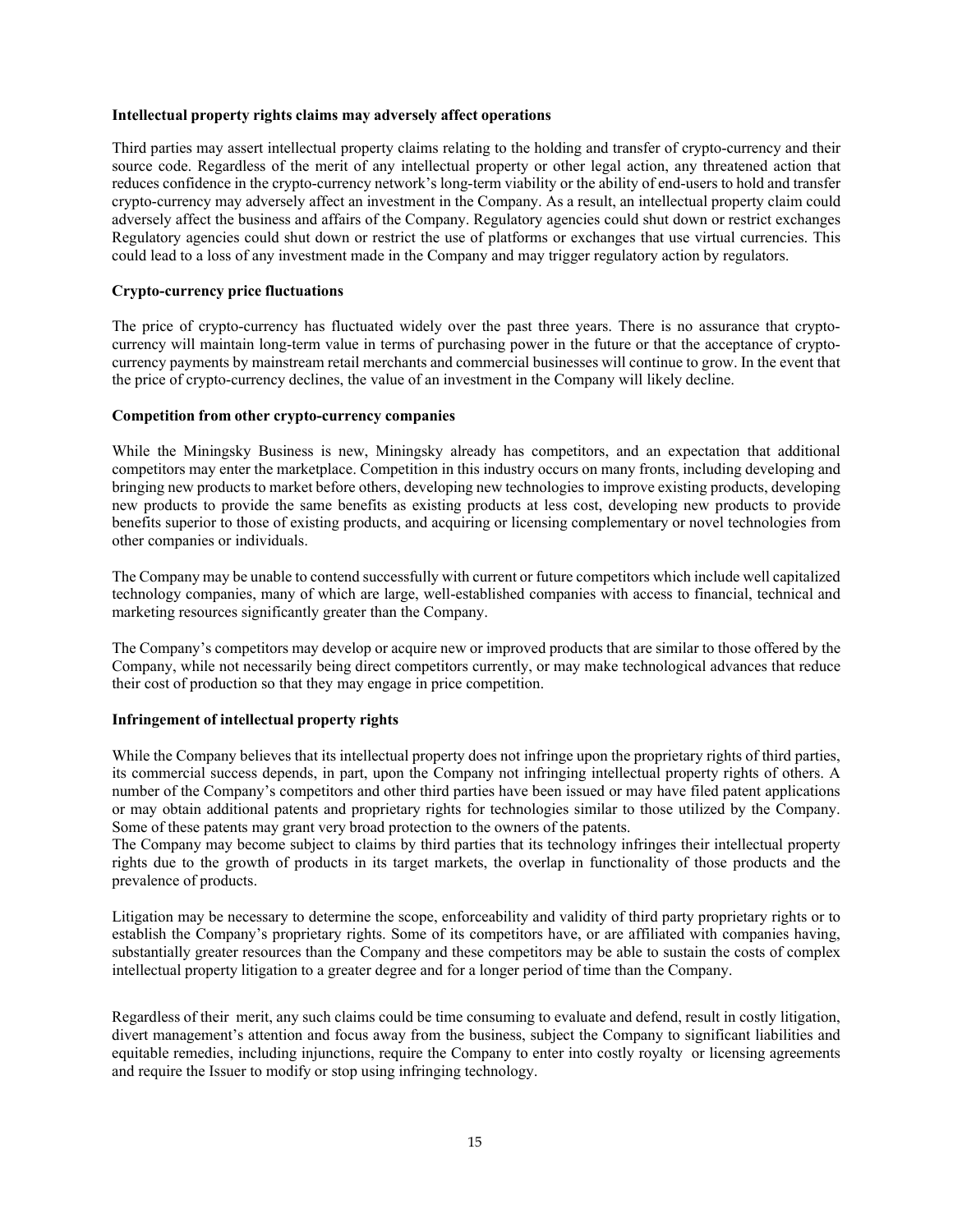#### **Regulatory changes may result in extraordinary, non-recurring expenses**

The Company may be required to comply with regulations that may cause the Company to incur extraordinary expenses, possibly affecting an investment in the Company in a material and adverse manner. Compliance with such regulations may result in extraordinary and non-recurring expenses that may be disadvantageous to the Company.

### **Expansion risk**

Any expansion of the Company's business may place a significant strain on its financial, operational and managerial resources. There can be no assurance that the Company will be able to implement and subsequently improve its operations and financial systems successfully and in a timely manner in order to manage any growth it experiences. There can be no assurance that the Company will be able to manage growth successfully. Any inability of the Company to manage growth successfully could have a material adverse effect on the Company's business, financial condition and results of operations.

### **Technological advancements**

The markets for the Miningsky Business are characterized by rapidly changing technology and evolving industry standards, which could result in product obsolescence or short product life cycles. Accordingly, the Company's success will be dependent upon its ability to anticipate technological changes in the industries it serves and to successfully identify, obtain, develop and market new products that satisfy evolving industry requirements.

The success of the Company will depend on its ability to secure technological superiority in its services and maintain such superiority in the face of new technologies. No assurance can be given that further modification of product and service offerings of the Company will not be required in order to meet demands or to remain competitive. The future success of the Company will be influenced by its ability to continue to adapt its products and hosting services. Although the Company has committed resources to improve its products and services, there can be no assurance that these efforts will increase profits.

### **Risk of obsolescence**

New developments in technology may negatively affect the development or sale of some or all of the Company's products and services or make its products and services obsolete. The inability of the Company to enhance existing products and services in a timely manner or to develop and introduce new products and services that incorporate new technologies, conform to increasingly regulatory requirements, and achieve market acceptance in a timely manner could negatively impact the Company's competitive position. New product development or modification is costly, involves significant research, development, time and expense, and may not necessarily result in the successful commercialization of any new products.

### **Additional funding requirements**

The Company will require additional financing to implement its business plan. The Company may raise additional funds through gap financing, debt financing and/or subsequent equity financing. The Company may also borrow funds from a financial institution(s) using the assets of the Company as security for said loan(s). The Company may also obtain additional financing through certain government subsidies or tax incentives available in certain geographic areas, if available, at the Company's discretion. Failure to obtain such additional capital on terms acceptable to the Company could restrict its ability to implement its growth plans. Further, a shortage of funds may prevent or delay the Company from getting its products to the marketplace, achieving profitability or enabling the Company to pay distributions to its shareholders. There is no assurance that the Company will have adequate capital to conduct its business or satisfy its financial obligations. The ability of the Company to arrange financing in the future will depend in part upon the prevailing capital market conditions as well as the business performance of the Company. There can be no assurance that the Company will be successful in its efforts to arrange additional financing, if needed, on terms satisfactory to the Company. If additional financing is raised by the issuance of shares from the treasury of the Company, control of the Company may change and shareholders may suffer additional dilution. There can be no assurance that the Company will generate cash flow from operations necessary to support the continuing operations of the Company.